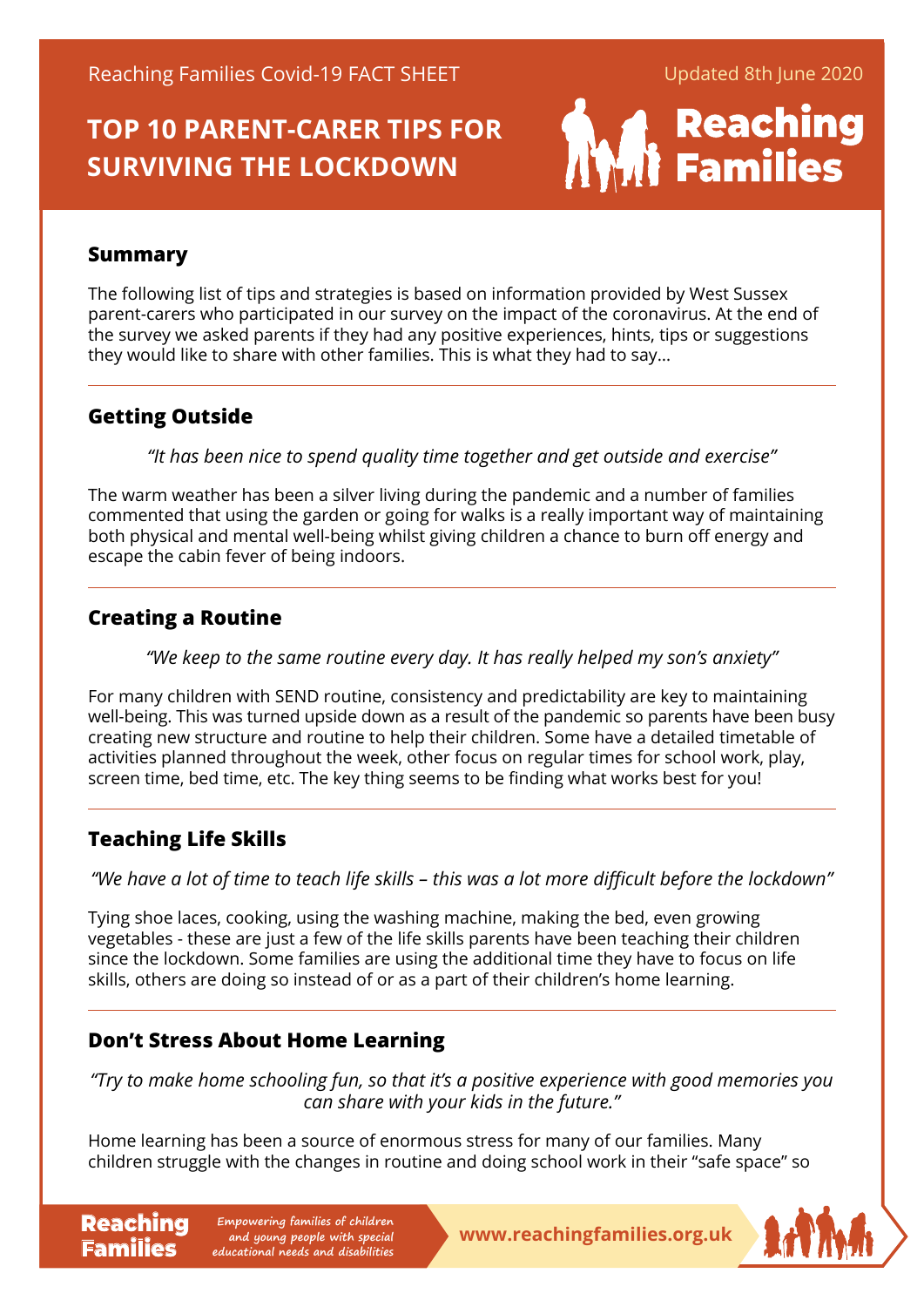# **TIPS FOR SURVIVING THE LOCKDOWN**

in response a lot of families have taken a relaxed approach to learning at home. Some focus on school work in the morning or breaking it up in to small time slots, others are encouraging their children to adopt their own learning project, learning through play or taking advantage of the array of online learning opportunities available to children. As one parent said, "don't try and be a teacher, you're a parent!"

# **Take the Pressure Off**

*"Try to take the pressure off you and your young person"*

In stressful times like these families tell us its really important to take the pressure off themselves and their children – whether that's taking a more relaxed approach to school work and not pressurising children to complete everything they have been sent by their school, worrying less about bed times or just accepting some days are better than others!! Either way, it's all ok.

# **Slowing Down**

#### *"The lockdown is allowing us time together as a family that normal life didn't – and the slower pace is nice!"*

The lockdown may have forced us to stay home but it has also meant our lives have slowed down and given us more time to spend with our families. For some families this has been a welcome break from juggling demands of school and work. Times like these don't come along very often so learning to appreciate the slower pace of life and learning to relax might be a once in a lifetime opportunity.

# **Stay Connected**

*"Go on online support groups and share your feelings. It's ok not to be ok."*

Many parents are staying connected by joining online sessions like our Virtual Umbrellas group. A number of organisations are maintaining contact and giving members support this way. We all know parent-carers say their best source of support is other parent-carers so staying connected now might be more important than ever.

# **One Day at a Time**

Families

*"Just take each day as it comes"*

In exceptional and uncertain times like these it is difficult to think about the future or plan ahead. Add to that the emotional pressure families are feeling and it's not surprising so many are choosing to take it one day at a time. It takes the pressure off parents and children and allows us to live in the moment. As one parent said, "if today is a disaster, try again tomorrow".

**Reaching** Empowering families of children<br> **Reachingfamilies.org.uk Empowering families of children and young people with special educational needs and disabilities**



**Reaching**<br>**Families**